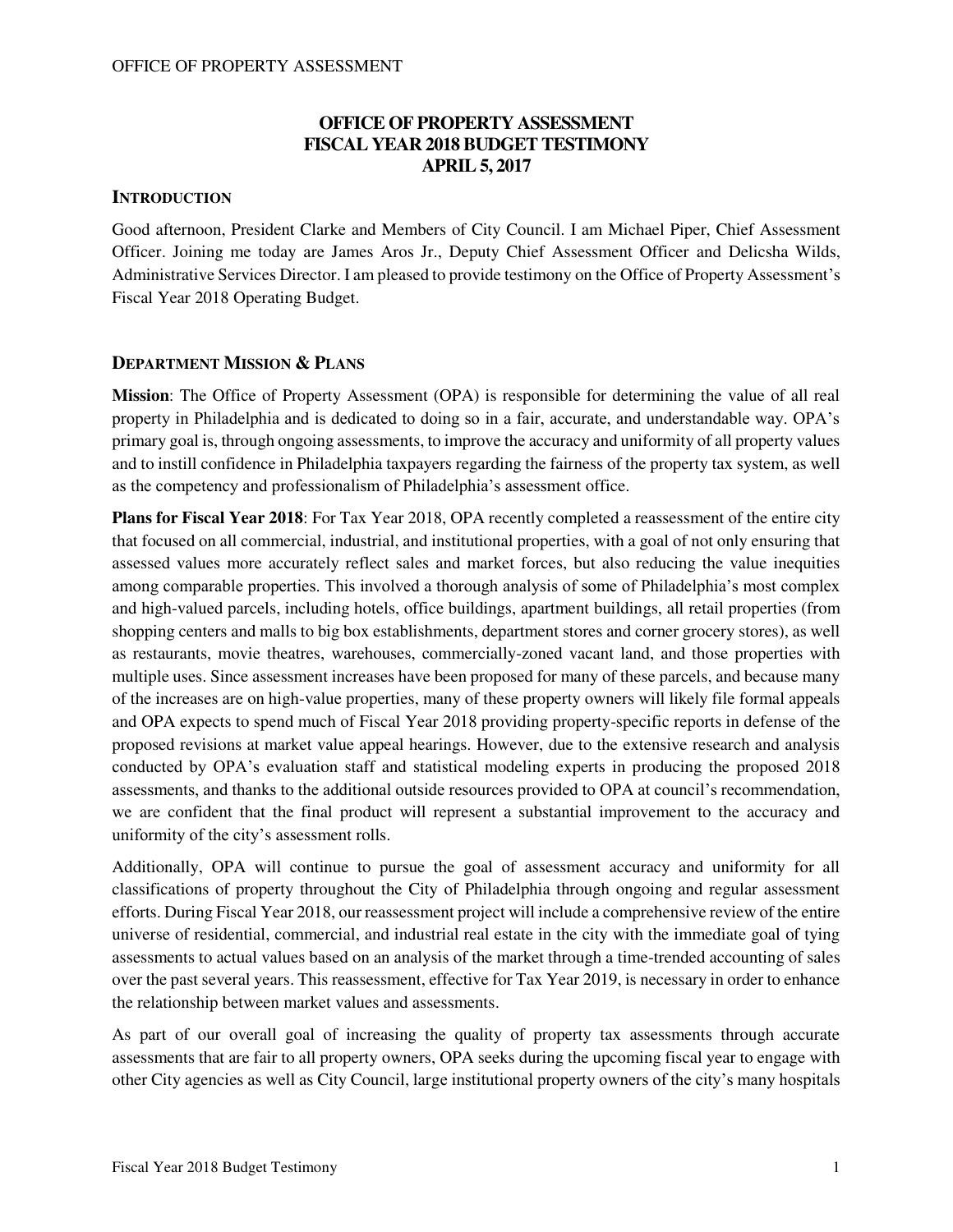and universities, and the non-profit community-at-large, to seek a better way to accurately assess the many statutorily exempt properties as they relate to both value and taxable status.

Finally, OPA hopes to begin the initial stages of implementation of the long-awaited Computer Assisted Mass Appraisal (CAMA) system. This will involve not only many hours devoted to technical issues such as data integration and the consolidation and/or elimination of existing, redundant data silos, but also extensive process modification that will ensure that the City of Philadelphia realizes the full value potential of an off-the-shelf, state of the art CAMA system.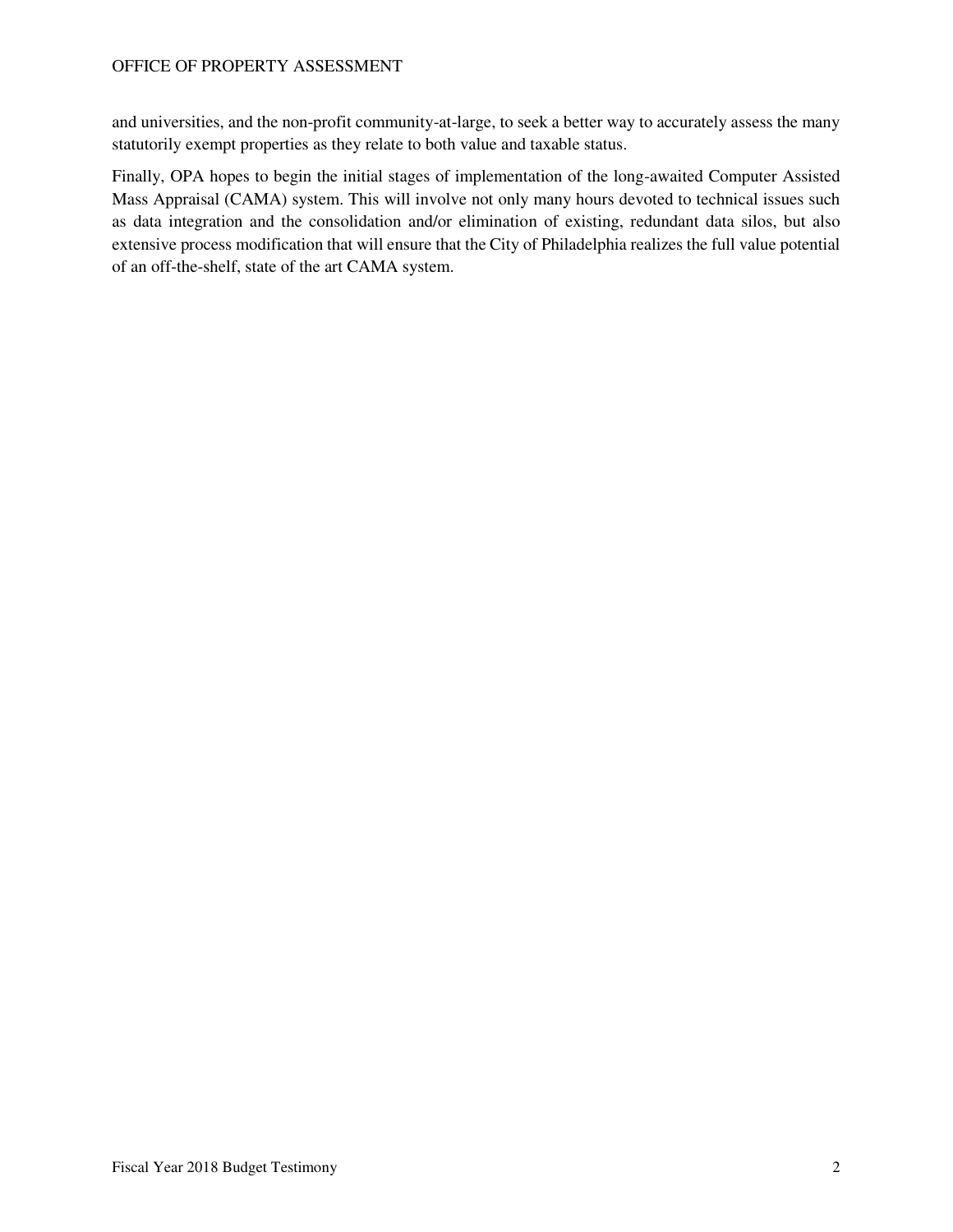| <b>Staff Demographics Summary (as of December 2016)</b> |           |           |           |                |  |  |  |  |
|---------------------------------------------------------|-----------|-----------|-----------|----------------|--|--|--|--|
|                                                         | Total     | Minority  | White     | Female         |  |  |  |  |
| Number of Full-Time Staff                               | 198       | 99        | 99        | 113            |  |  |  |  |
| Number of Civil Service-Exempt Staff                    | 10        | 5         | 5         | $\overline{4}$ |  |  |  |  |
| Number of Executive Staff (deputy level)<br>and above)  | 9         | 5         |           | 3              |  |  |  |  |
| Average Salary, Full-Time Staff                         | \$55,924  | \$49,687  | \$56,342  | \$52,727       |  |  |  |  |
| Average Salary, Civil Service-Exempt<br><b>Staff</b>    | \$99,060  | \$102,694 | \$95,028  | \$73,897       |  |  |  |  |
| Average Salary, Executive Staff                         | \$108,594 | \$110,790 | \$105,848 | \$94,107       |  |  |  |  |
| Median Salary, Full-Time Staff                          | \$54,983  | \$51,553  | \$54,983  | \$51,553       |  |  |  |  |
| Median Salary, Civil Service-Exempt<br>Staff            | \$94,418  | \$94,418  | \$94,418  | \$74,709       |  |  |  |  |
| Median Salary, Executive Staff                          | \$94,418  | \$94,418  | \$101,986 | \$94,418       |  |  |  |  |

| <b>Employment Levels (as of December 2016)</b> |                 |          |  |  |  |  |  |
|------------------------------------------------|-----------------|----------|--|--|--|--|--|
|                                                | <b>Budgeted</b> | Filled   |  |  |  |  |  |
| Number of Full-Time Positions                  | 210             | 198      |  |  |  |  |  |
| Number of Part-Time Positions                  |                 |          |  |  |  |  |  |
| Number of Civil-Service Exempt<br>Positions    | 10              | 10       |  |  |  |  |  |
| Number of Executive Positions                  | 9               | 9        |  |  |  |  |  |
| Average Salary of All Full-Time<br>Positions   | \$54,872        | \$55,924 |  |  |  |  |  |
| Median Salary of All Full-Time<br>Positions    | \$54,983        | \$54.983 |  |  |  |  |  |

| <b>General Fund Financial Summary by Class</b> |                                 |                            |                                 |                                      |                                 |                                 |  |  |  |
|------------------------------------------------|---------------------------------|----------------------------|---------------------------------|--------------------------------------|---------------------------------|---------------------------------|--|--|--|
|                                                | FY16 Original<br>Appropriations | FY16 Actual<br>Obligations | FY17 Original<br>Appropriations | <b>FY17</b> Estimated<br>Obligations | FY18 Proposed<br>Appropriations | Difference:<br><b>FY18-FY17</b> |  |  |  |
| Class 100 - Employee Compensation              | \$10,424,420                    | \$10,675,256               | \$10,434,139                    | \$10,527,806                         | \$11,313,100                    | \$785,294                       |  |  |  |
| Class 200 - Purchase of Services               | \$2,078,126                     | \$1,242,200                | \$1,578,126                     | \$1,578,126                          | \$1,828,126                     | \$250,000                       |  |  |  |
| Class 300 - Materials and Supplies             | \$716,600                       | \$237,680                  | \$716,600                       | \$716,600                            | \$716,600                       | \$0                             |  |  |  |
| Class 400 - Equipment                          | \$66,000                        | \$98,896                   | \$66,000                        | \$66,000                             | \$66,000                        | \$0                             |  |  |  |
| Class 500 - Contributions                      | \$0                             | \$0                        | \$0                             | \$0                                  | \$0                             | \$0                             |  |  |  |
| Class 700 - Debt Service                       | \$0                             | \$0                        | \$0                             | \$0                                  | \$0                             | \$0                             |  |  |  |
| Class 800 - Payment to Other Funds             | \$0                             | \$0                        | \$0                             | \$0                                  | \$0                             | \$0                             |  |  |  |
| Class 900 - Advances/Misc.<br>Payments         | \$0                             | \$0                        | \$0                             | \$0                                  | \$0                             | \$0                             |  |  |  |
|                                                | \$13,285,146                    | \$12,254,032               | \$12,794,865                    | \$12,888,532                         | \$13,923,826                    | \$1,035,294                     |  |  |  |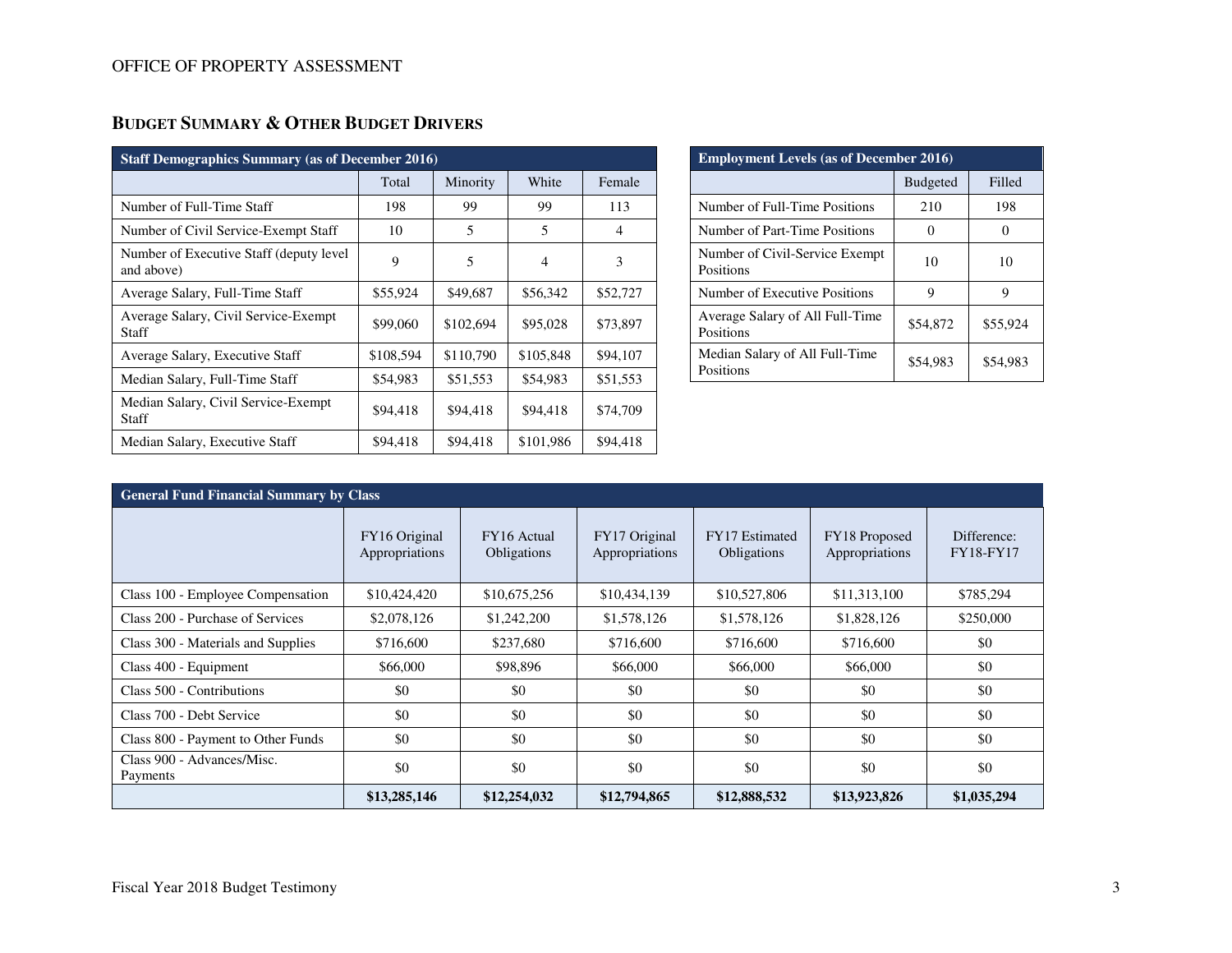| <b>Professional Services Contracts Summary</b> |             |                 |             |             |             |                       |  |  |  |
|------------------------------------------------|-------------|-----------------|-------------|-------------|-------------|-----------------------|--|--|--|
|                                                | <b>FY12</b> | <b>FY13</b>     | <b>FY14</b> | <b>FY15</b> | <b>FY16</b> | FY17 YTD<br>(Q1 & Q2) |  |  |  |
| Total amount of contracts                      | \$254.211   | $*$ \$2,485,353 | \$1,302,345 | \$919.935   | \$641,229   | **\$907.878           |  |  |  |
| Total amount to M/W/DSBE                       | \$85,750    | \$1,779,100     | \$622,733   | \$520,000   | \$288,378   | \$228,378             |  |  |  |
| <b>Participation Rate</b>                      | 34%         | 72%             | 48%         | 57%         | 45%         | 31%                   |  |  |  |

\* *The Fiscal Year 2013 total contract amount is due to the costs associated with AVI.* 

*\*\* The Fiscal Year 2017 mid-year contract amount is due to the addition of the RCDH consultant contract for commercial, industrial and institutionally-owned parcels.*

| <b>M/W/DSBE Contract Participation Goal</b>    |                                           |     |     |  |  |  |  |
|------------------------------------------------|-------------------------------------------|-----|-----|--|--|--|--|
|                                                | <b>FY16</b><br><b>FY18</b><br><b>FY17</b> |     |     |  |  |  |  |
| M/W/DSBE Contract<br><b>Participation Goal</b> | 65%                                       | 65% | 65% |  |  |  |  |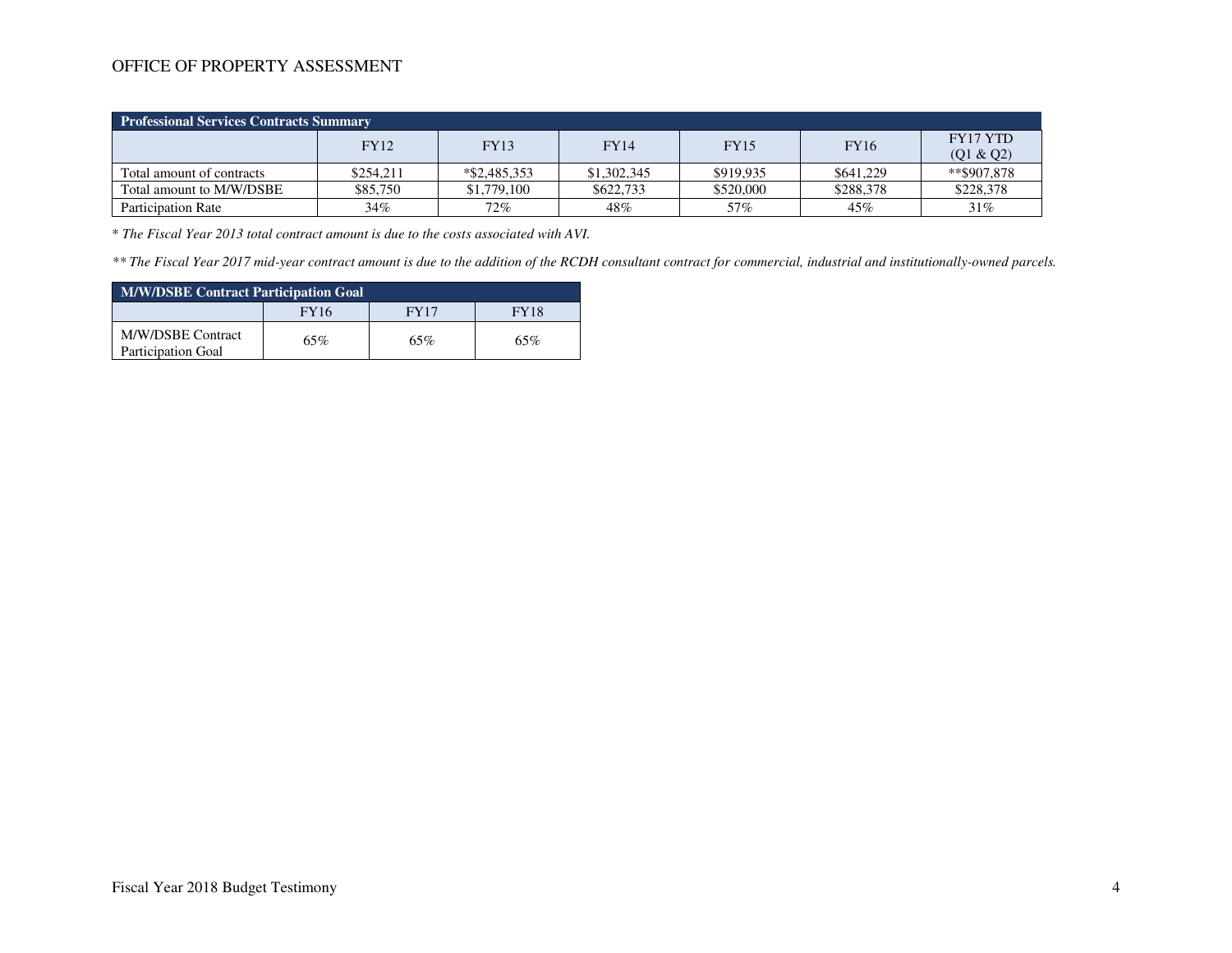#### **PROPOSED BUDGET OVERVIEW**

#### **Proposed Funding Request**:

The proposed Fiscal Year 2018 General Fund budget totals \$13,923,826, an increase of \$1,035,294 over Fiscal Year 2017 estimated obligation levels. This increase is primarily due to the anticipation of reaching recommended staffing levels and preparing for appeals associated with the Commercial, Industrial and Institutionally-Owned Parcels.

The proposed budget includes:

- \$11,313,100 in Class 100, a \$785,294 increase over FY17. This funding will support the achievement of the full staffing level of 223 employees for the Office of Property Assessment.
- \$1,828,126 in Class 200, a \$250,000 increase over FY17. This funding will provide the necessary resources to purchase services, provide training and maintain the required professional licenses of the evaluation staff.
- \$716,600 in Class 300, level funding compared to FY17. This funding will primarily cover the expenditures associated with the printing and mailing of notices to the taxpayers of Philadelphia.
- \$66,000 in Class 400, level funding compared to FY17. This funding will cover the cost associated with maintaining and replacement of current office equipment and furniture.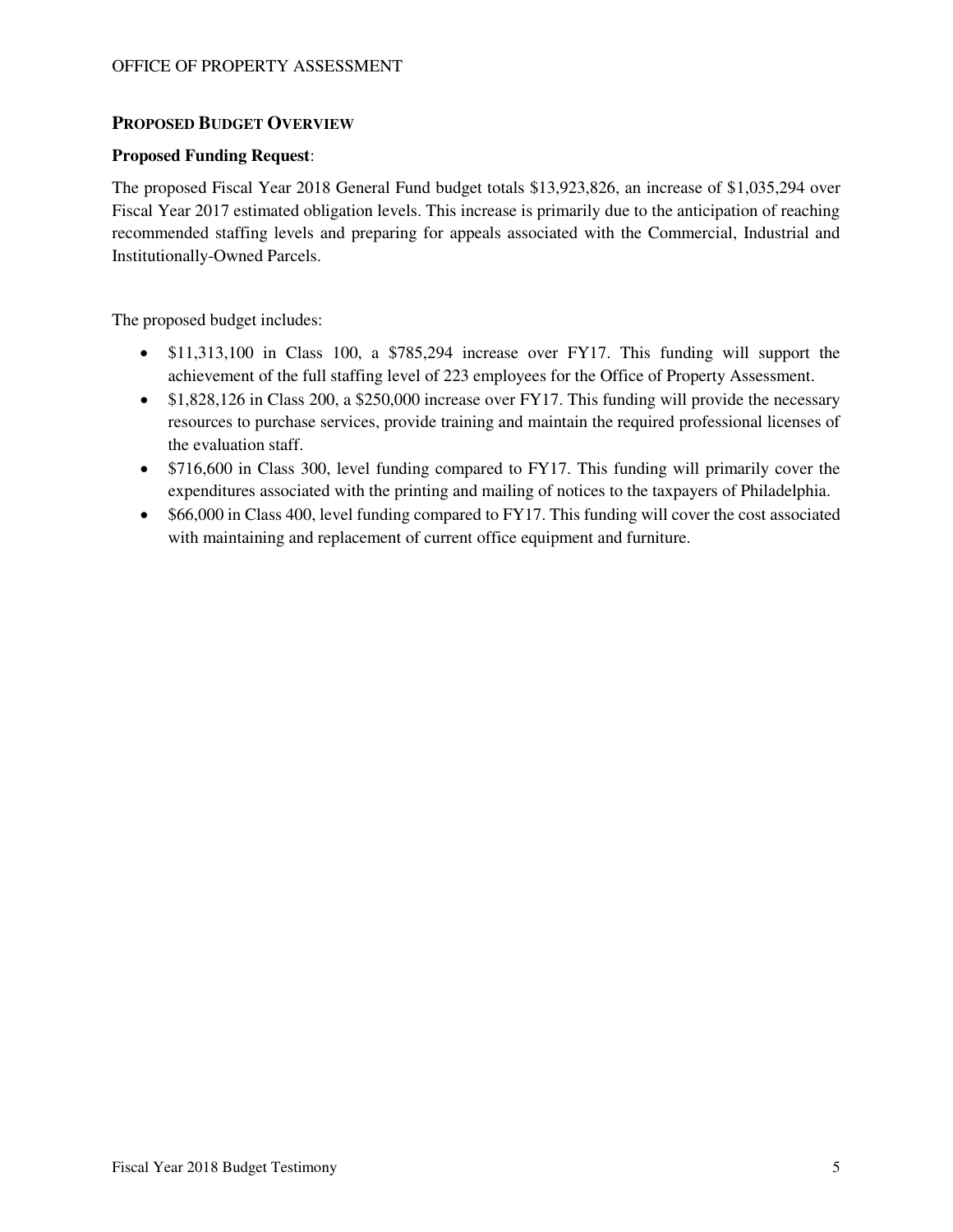## **STAFFING LEVELS**

The department is requesting 223 budgeted positions for FY18, an increase of 13 Real Property Evaluator positions over FY17. The increase is attributed to the department approaching our recommended hiring goals.

New Hires

| <b>New Hires</b>                 |                     |         |                |  |  |  |  |  |  |
|----------------------------------|---------------------|---------|----------------|--|--|--|--|--|--|
|                                  | <b>Total Number</b> | English | Hindi          |  |  |  |  |  |  |
| <b>Black or African American</b> | 10                  | 10      | 0              |  |  |  |  |  |  |
| Asian                            |                     |         | 0              |  |  |  |  |  |  |
| White                            | 3                   | 3       | $\overline{0}$ |  |  |  |  |  |  |
| Other                            |                     |         |                |  |  |  |  |  |  |
| Total                            | 15                  | 15      |                |  |  |  |  |  |  |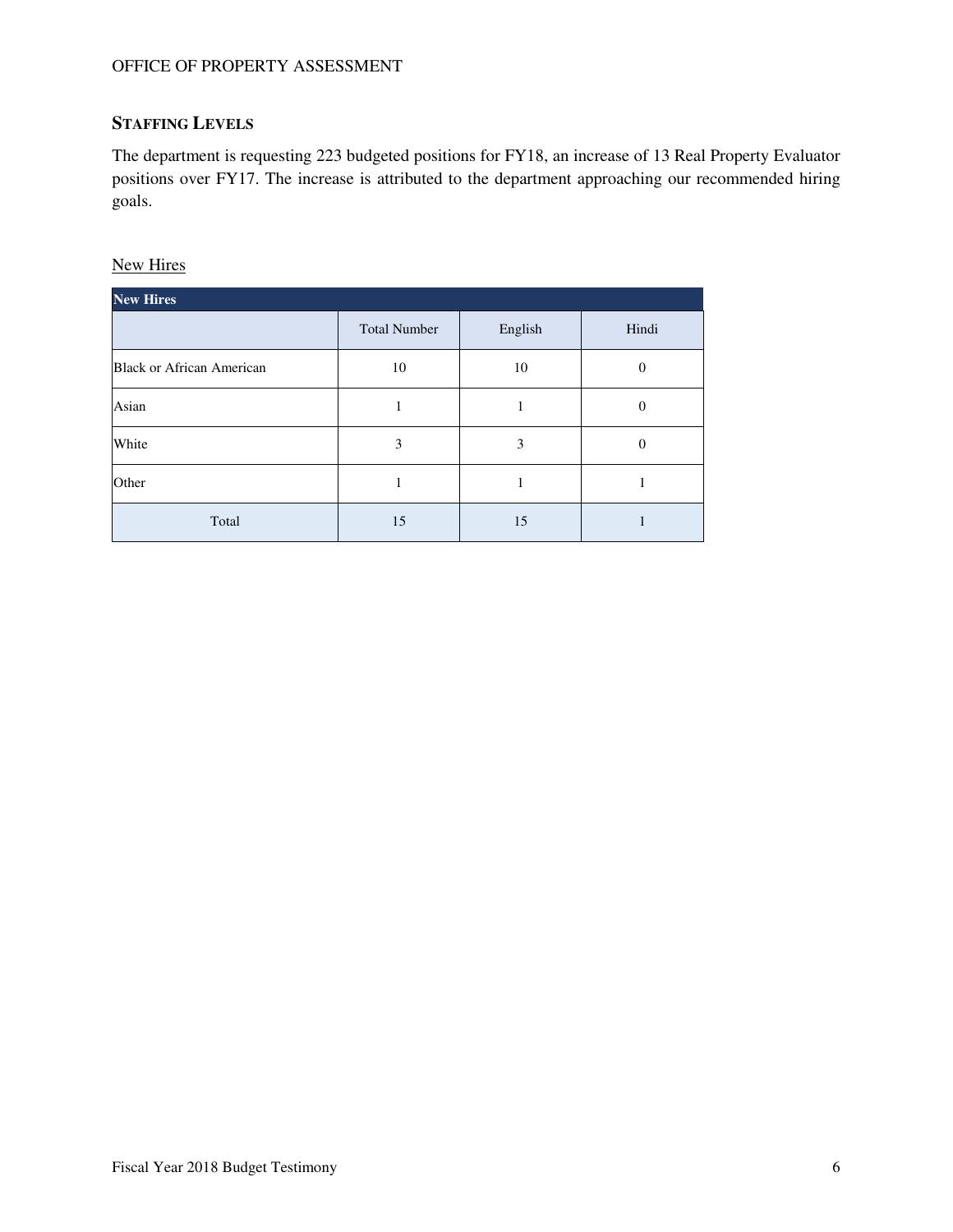#### **PERFORMANCE, CHALLENGES, AND INITIATIVES**

| <b>FY18</b> Performance Measures                      |             |           |             |                 |  |
|-------------------------------------------------------|-------------|-----------|-------------|-----------------|--|
| Measure                                               | <b>FY16</b> | FY17 YTD  | <b>FY17</b> | FY18 Target **  |  |
|                                                       | Actual      | (Q1 & Q2) | Estimate *  |                 |  |
| Coefficient of Dispersion ***                         | 0.145       | 0.15      | N/A         | $\le 0.15$      |  |
| Overall Single Family Price Related Differential **** | 1.055       | 1.042     | N/A         | $> .98 \< 1.05$ |  |

*\* The FY17 estimate for each measure must take into account all 2016 sales that have been recorded and reviewed as "arms-length" or valid. Analysis will not be completed until May 2017, after which time OPA will calculate accurate measurements.* 

*\*\* The FY18 estimate for each measure must take into account all 2017 sales that have been recorded and reviewed as "arms-length" or valid. Analysis will not be completed until May 2018, after which time OPA will calculate accurate measurements. FY18 targets are best guesses.* 

*\*\*\* Some 2017 data will not be available until FY17 appeals are decided and all 2016 sales are accounted for and validated. The Coefficient of Dispersion (COD) is considered the most reliable, and therefore is the most frequently used measure of assessment uniformity in ratio studies. It*  is based on an average absolute deviation, but expresses it as a percentage and provides a more objective measure of uniformity that is independent *of the level of appraisal. While a COD of between .14 and .15 is considered good for a jurisdiction with the number of single-family parcels and the level of parcel heterogeneity that exists in Philadelphia, in general low CODs are associated with a more uniform level of assessment.* 

*\*\*\*\* This measures assessment progressivity or regressivity. Assessments are considered progressive if high-value properties are relatively overappraised, and regressive if high-value properties are under-appraised relative to low-value properties. While no differential (a PRD of 1) is considered perfect, PRDs tend to have an upward bias due in part to assessment time lags. A PRD between .98 and 1.05 is considered acceptable.*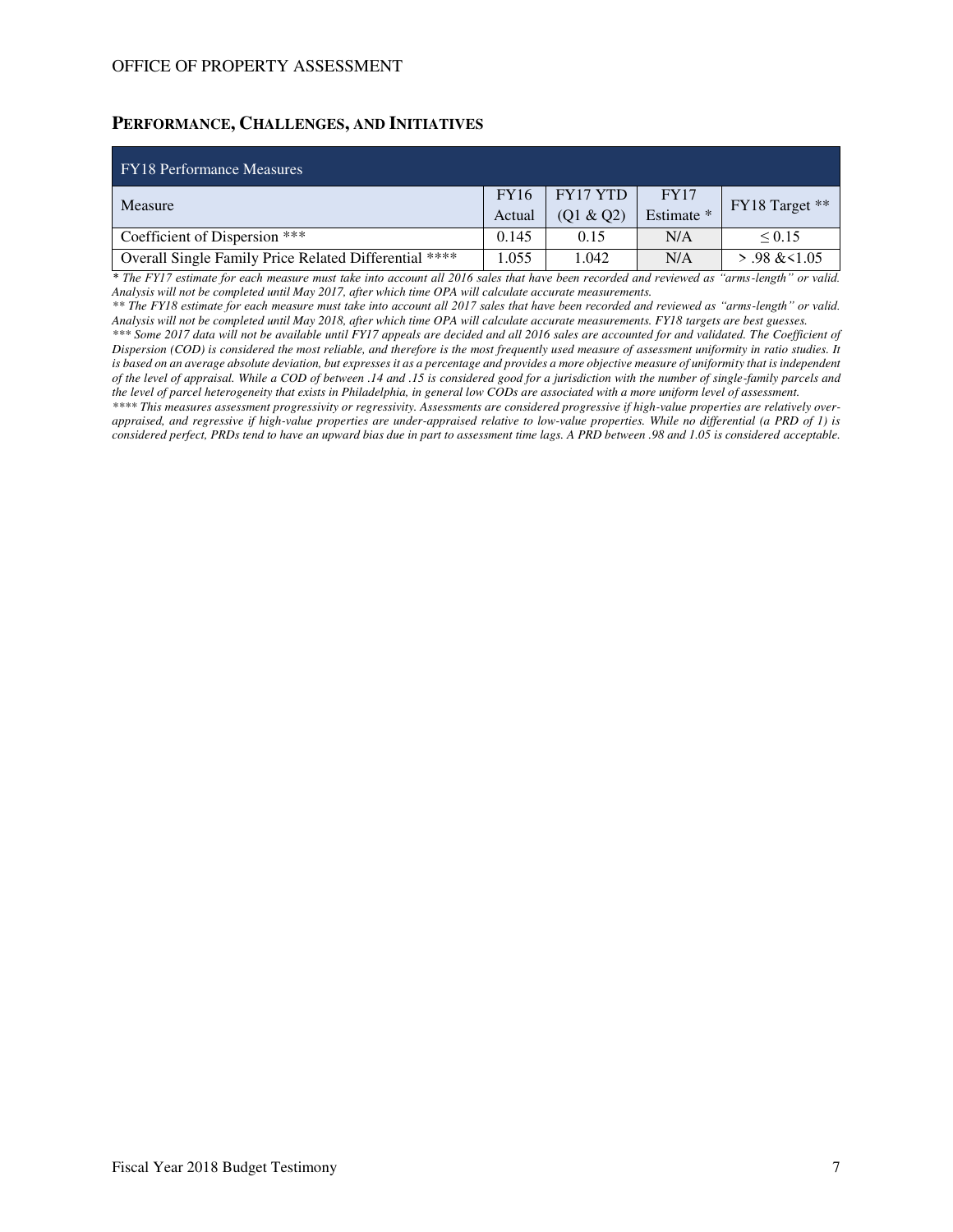# **OTHER BUDGETARY IMPACTS**

## **Federal and State (Where Applicable)**

N/A.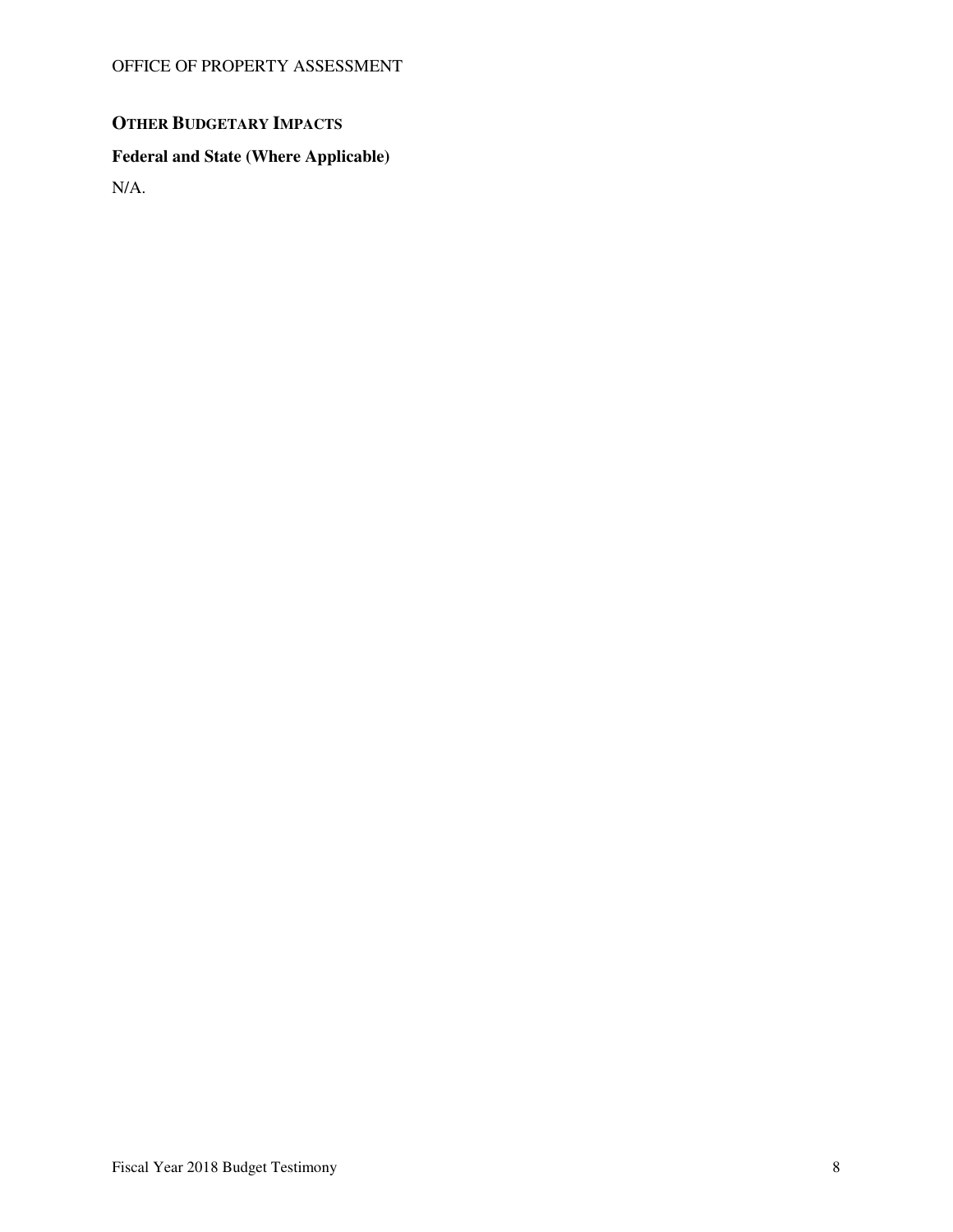## **CONTRACTING EXPERIENCE**

| <b>M/W/DSBE Participation on Large Professional Services Contracts</b> |  |
|------------------------------------------------------------------------|--|
|------------------------------------------------------------------------|--|

Top Five Largest Contracts, FY17

| <b>Vendor Name</b>                   | Service<br>Provided        | Dollar Amount<br>of Contract | <b>RFP</b> Issue<br>Date | Contract Start<br>Date | Ranges in RFP   | $%$ of<br>M/W/DSBE<br>Participation<br>Achieved | \$ Value of<br>M/W/DSBE<br>Participation | Total %<br>Participation -<br>All DSBEs | Total \$ Value<br>Participation -<br>All DSBEs | Local<br><b>Business</b><br>(principal<br>place of<br>business<br>located within<br>City limits) | Waiver for<br>Living Wage<br>Compliance? |
|--------------------------------------|----------------------------|------------------------------|--------------------------|------------------------|-----------------|-------------------------------------------------|------------------------------------------|-----------------------------------------|------------------------------------------------|--------------------------------------------------------------------------------------------------|------------------------------------------|
|                                      |                            |                              |                          |                        | MBE: 0-15%      | $0\%$                                           | \$0                                      |                                         |                                                |                                                                                                  |                                          |
| RCDH of PA                           | Commercial<br>Consultant   | \$350,000                    | 7/27/2016                | 10/25/2016             | WBE: 0-15%      | $0\%$                                           | \$0                                      | $0\%$                                   | \$0                                            | Yes                                                                                              | N <sub>o</sub>                           |
|                                      |                            |                              |                          |                        | DSBE: 0-15%     | $0\%$                                           | \$0                                      |                                         |                                                |                                                                                                  |                                          |
|                                      | Customer                   |                              |                          |                        | MBE: 10-15%     | $0\%$                                           | \$0                                      |                                         |                                                |                                                                                                  |                                          |
| Linebarger                           | Service and<br>Application | \$228,378                    | 5/24/2016                | 7/1/2016               | WBE: 5-10%      | 100%                                            | \$228,378                                | 100%                                    | \$228,378                                      | Yes                                                                                              | N <sub>o</sub>                           |
|                                      | Processing                 |                              |                          |                        | <b>DSBE: 0%</b> | $0\%$                                           | \$0                                      |                                         |                                                |                                                                                                  |                                          |
|                                      | Chief                      |                              |                          |                        | MBE: 0-15%      | $0\%$                                           | \$0                                      |                                         |                                                |                                                                                                  |                                          |
| Doyle Real<br><b>Estate Advisors</b> | Appraisal<br>Consultant    | \$90,000                     | 5/4/2016                 | 7/1/2016               | WBE: 0-15%      | $0\%$                                           | \$0                                      | $0\%$                                   | \$0                                            | Yes                                                                                              | No                                       |
|                                      |                            |                              |                          |                        | DSBE: 0-15%     | $0\%$                                           | \$0                                      |                                         |                                                |                                                                                                  |                                          |
|                                      | Customer                   |                              |                          |                        | MBE: 15-20%     | $0\%$                                           | \$0                                      |                                         |                                                |                                                                                                  |                                          |
| Vanguard Direct                      | Service and<br>Application | \$190,000                    | 7/8/2012                 | 9/1/2012               | WBE: 10-15%     | $0\%$                                           | \$0                                      | $0\%$                                   | \$0                                            | Yes                                                                                              | N <sub>o</sub>                           |
|                                      | Processing                 |                              |                          |                        | <b>DSBE: 0%</b> | $0\%$                                           | $\overline{0}$                           |                                         |                                                |                                                                                                  |                                          |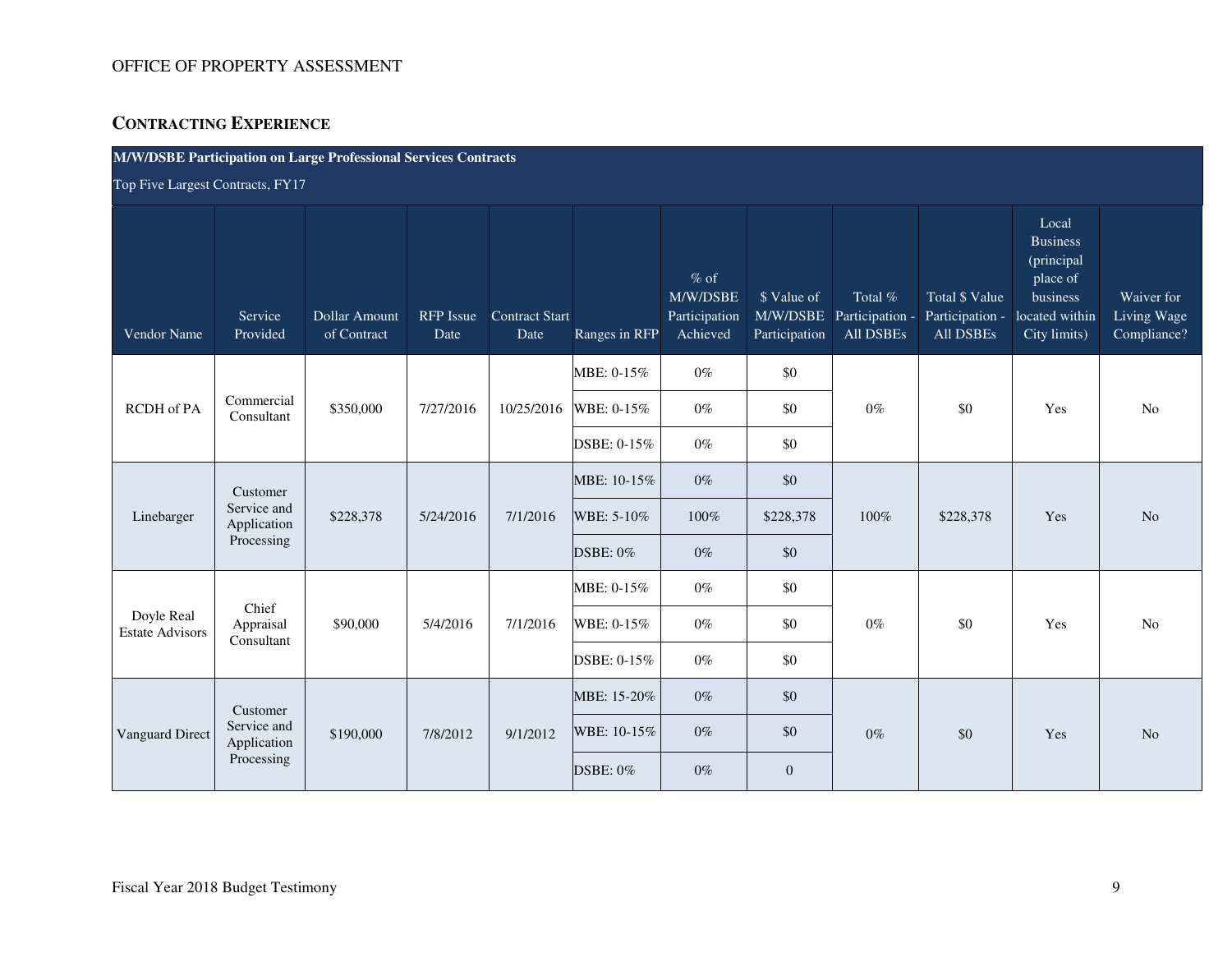# **EMPLOYEE DATA**

| <b>Staff Demographics (as of December 2016)</b> |                        |                  |                |                        |                  |  |  |
|-------------------------------------------------|------------------------|------------------|----------------|------------------------|------------------|--|--|
|                                                 | <b>Full-Time Staff</b> |                  |                | <b>Executive Staff</b> |                  |  |  |
|                                                 | Male                   | Female           |                | Male                   | Female           |  |  |
|                                                 | African-American       | African-American |                | African-American       | African-American |  |  |
| Total                                           | 31                     | 53               | Total          | $\mathfrak{D}$         | 3                |  |  |
| % of Total                                      | 16%                    | 27%              | % of Total     | 22%                    | 33%              |  |  |
| Average Salary                                  | \$49,634               | \$42,400         | Average Salary | \$135,816              | \$94,107         |  |  |
| Median Salary                                   | \$51,553               | \$48,941         | Median Salary  | \$135,816              | \$94,418         |  |  |
|                                                 | White                  | White            |                | White                  | White            |  |  |
| Total                                           | 46                     | 53               | Total          | $\overline{4}$         | $\overline{0}$   |  |  |
| % of Total                                      | 23%                    | 27%              | % of Total     | 44%                    | $0\%$            |  |  |
| Average Salary                                  | \$61,664               | \$53,753         | Average Salary | N/A                    | N/A              |  |  |
| <b>Median Salary</b>                            | \$58,431               | \$51,553         | Median Salary  | N/A                    | N/A              |  |  |
|                                                 | Hispanic               | Hispanic         |                | Hispanic               | Hispanic         |  |  |
| Total                                           | 1                      | $\overline{4}$   | Total          | $\overline{0}$         | $\Omega$         |  |  |
| % of Total                                      | $1\%$                  | 2%               | % of Total     | $0\%$                  | $0\%$            |  |  |
| Average Salary                                  | \$55,608               | \$59,661         | Average Salary | N/A                    | N/A              |  |  |
| <b>Median Salary</b>                            | \$55,608               | \$55,305         | Median Salary  | N/A                    | N/A              |  |  |
|                                                 | Asian                  | Asian            |                | Asian                  | Asian            |  |  |
| Total                                           | 5                      | $\overline{2}$   | Total          | $\boldsymbol{0}$       | $\boldsymbol{0}$ |  |  |
| % of Total                                      | 3%                     | $1\%$            | % of Total     | $0\%$                  | $0\%$            |  |  |
| Average Salary                                  | \$55,188               | \$38,294         | Average Salary | N/A                    | N/A              |  |  |
| <b>Median Salary</b>                            | \$51,553               | \$38,294         | Median Salary  | N/A                    | N/A              |  |  |
|                                                 | Other                  | Other            |                | Other                  | Other            |  |  |
| Total                                           | $\overline{c}$         | 1                | Total          | $\overline{0}$         | $\boldsymbol{0}$ |  |  |
| % of Total                                      | $1\%$                  | 1%               | % of Total     | $0\%$                  | $0\%$            |  |  |
| Average Salary                                  | \$44,659               | \$48,116         | Average Salary | N/A                    | N/A              |  |  |
| Median Salary                                   | \$44,659               | \$48,116         | Median Salary  | N/A                    | N/A              |  |  |
|                                                 | Bilingual              | Bilingual        |                | <b>Bilingual</b>       | Bilingual        |  |  |
| Total                                           | 8                      | 6                | Total          | $\boldsymbol{0}$       | $\overline{0}$   |  |  |
| % of Total                                      | $4\%$                  | 3%               | % of Total     | $0\%$                  | $0\%$            |  |  |
| Average Salary                                  | \$50,679               | \$51,862         | Average Salary | N/A                    | N/A              |  |  |
| <b>Median Salary</b>                            | \$51,553               | \$51,862         | Median Salary  | N/A                    | N/A              |  |  |
|                                                 | Male                   | Female           |                | Male                   | Female           |  |  |
| Total                                           | 85                     | 113              | Total          | 6                      | 3                |  |  |
| % of Total                                      | 43%                    | 57%              | % of Total     | 67%                    | 33%              |  |  |
| Average Salary                                  | \$51,426               | \$52,727         | Average Salary | \$115,837              | \$94,107         |  |  |
| <b>Median Salary</b>                            | \$58,431               | \$51,553         | Median Salary  | \$114,290              | \$94,418         |  |  |